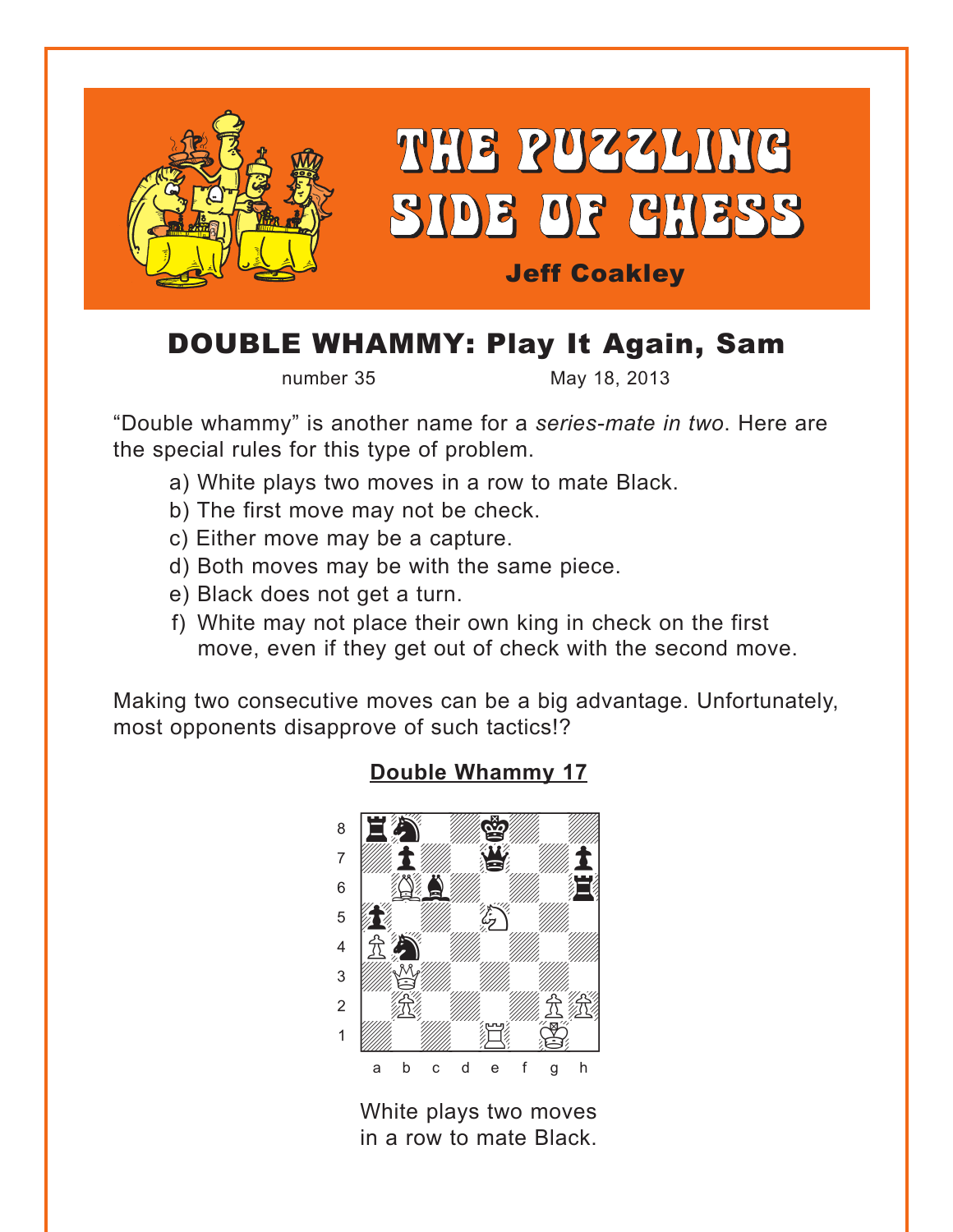<span id="page-1-0"></span>

For double whammies 1-16 and more information on series-movers, see columns 2, 7, 13, 20, 28 in the archives.



# **[Double Whammy 18](#page-6-0)**

White plays two moves in a row to mate Black.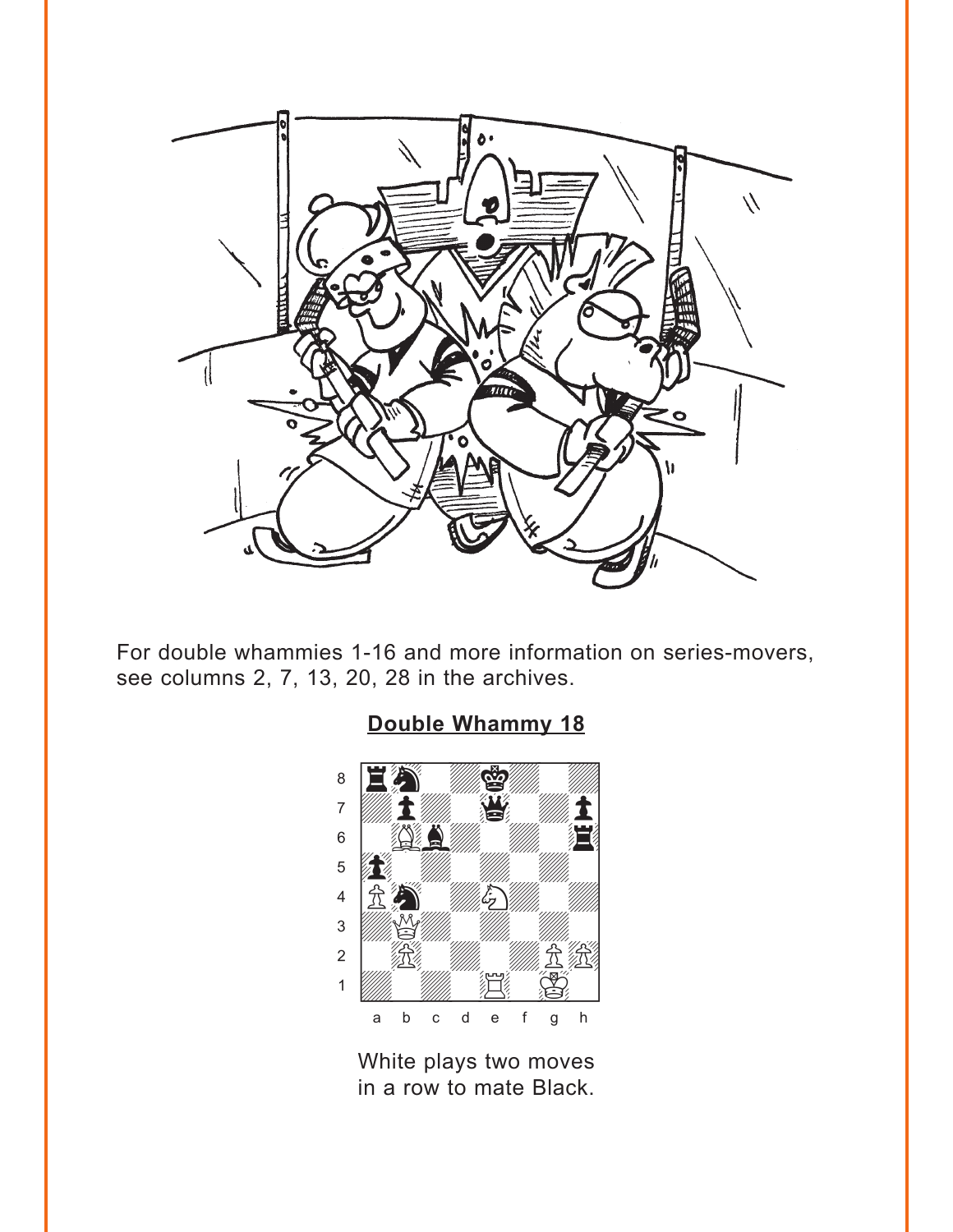<span id="page-2-0"></span>Another way to pose this kind of puzzle is "Find a white move that threatens mate in one. Then imagine that Black skips their turn."



**[Double Whammy 19](#page-7-0)**

White plays two moves in a row to mate Black.

A reminder for players who are new to double whammies. The first white move may not be check. For example, 1.Qf7+ 2.Nd6# is not a valid solution.



#### **[Double Whammy 20](#page-8-0)**

White plays two moves in a row to mate Black.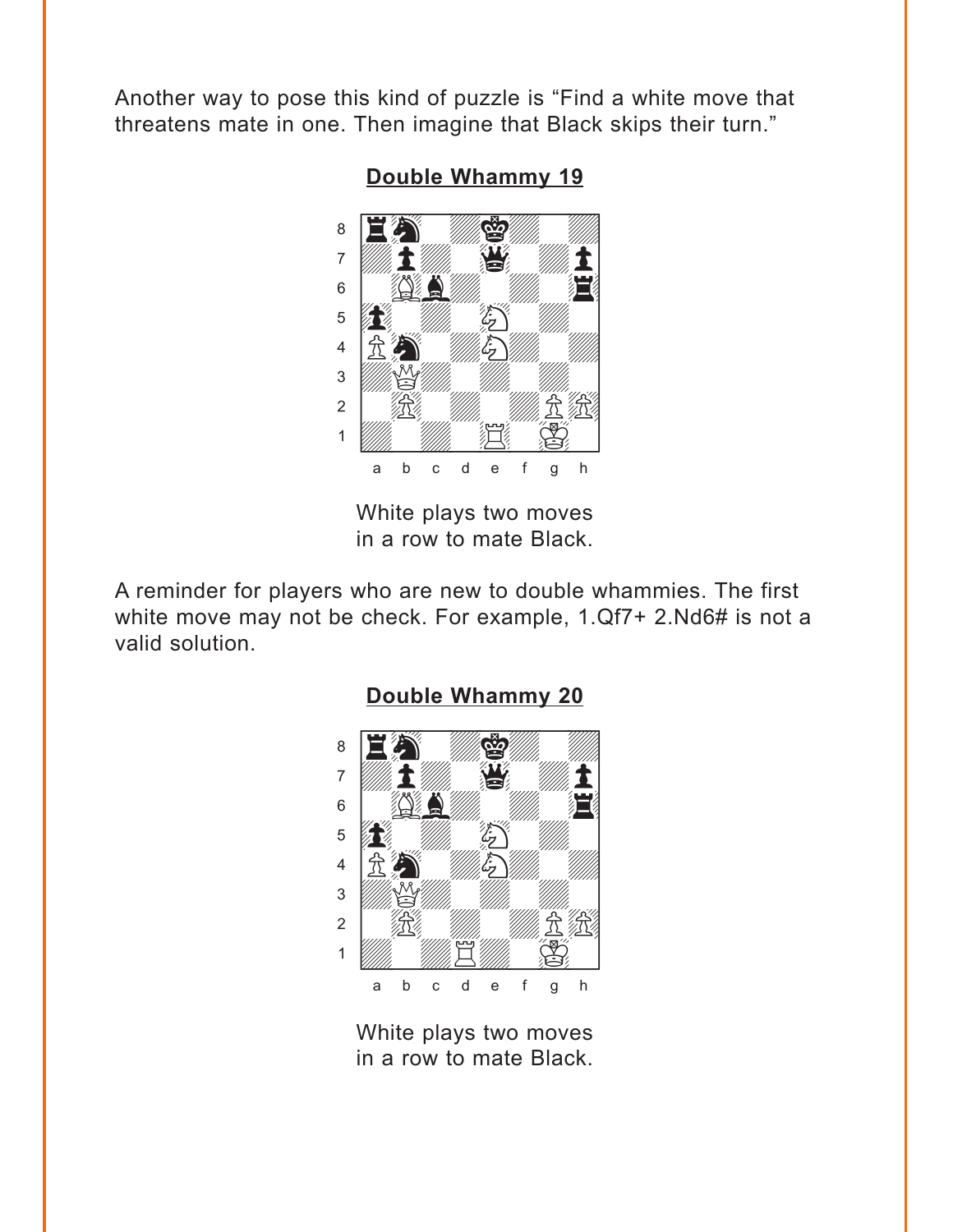<span id="page-3-0"></span>

White plays two moves in a row to mate Black.

**[Double Whammy 22](#page-9-0)**



White plays two moves in a row to mate Black.

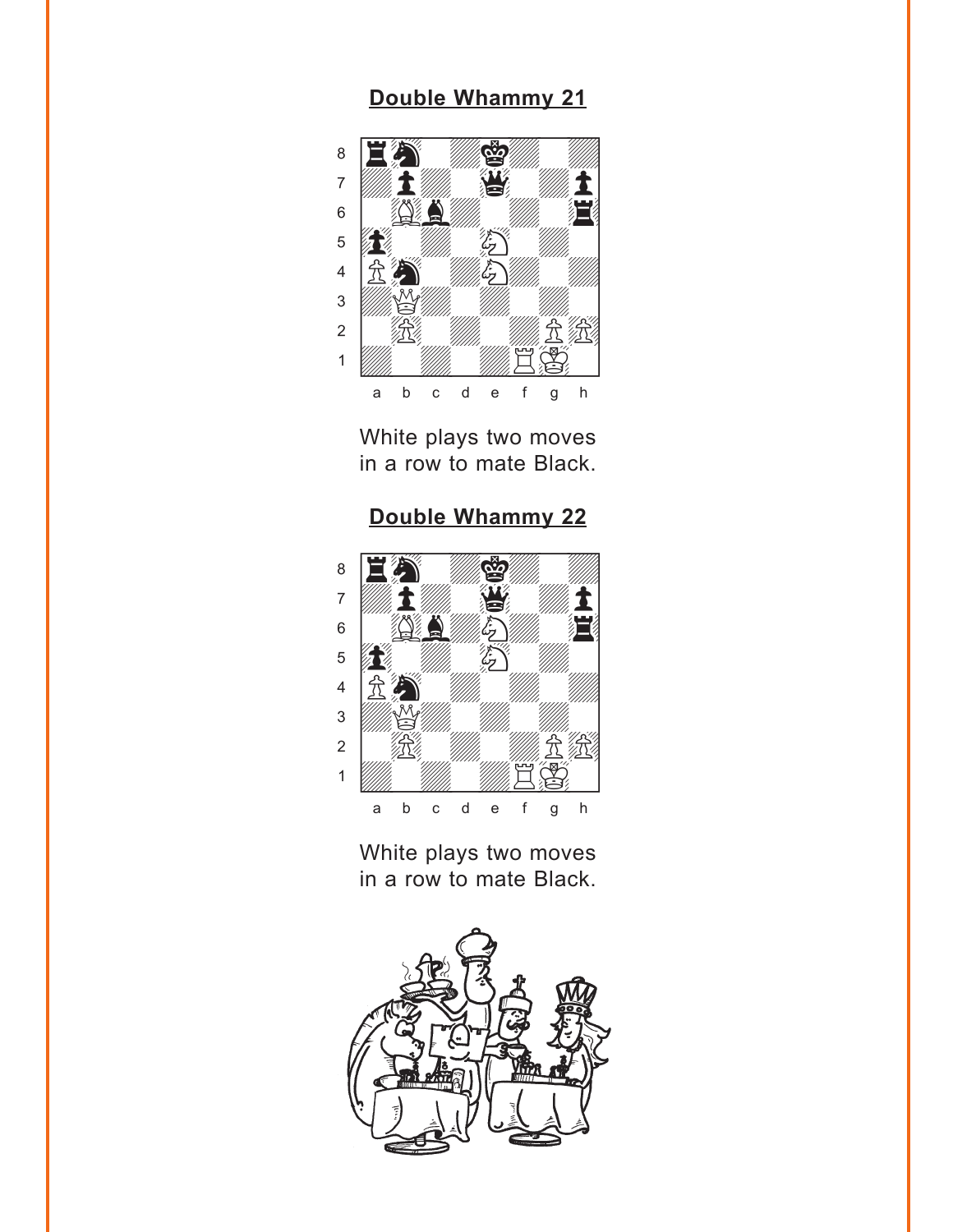<span id="page-4-0"></span>

White plays two moves in a row to mate Black.

**[Double Whammy 24](#page-10-0)**



White plays two moves in a row to mate Black.

Most series-mates are longer than two moves. This column concludes with a pair of "multi-whams".

The first is a clever six-mover by New York composer George Sphicas, a leading specialist in series-movers.

As in double whammies, only the final move may be check.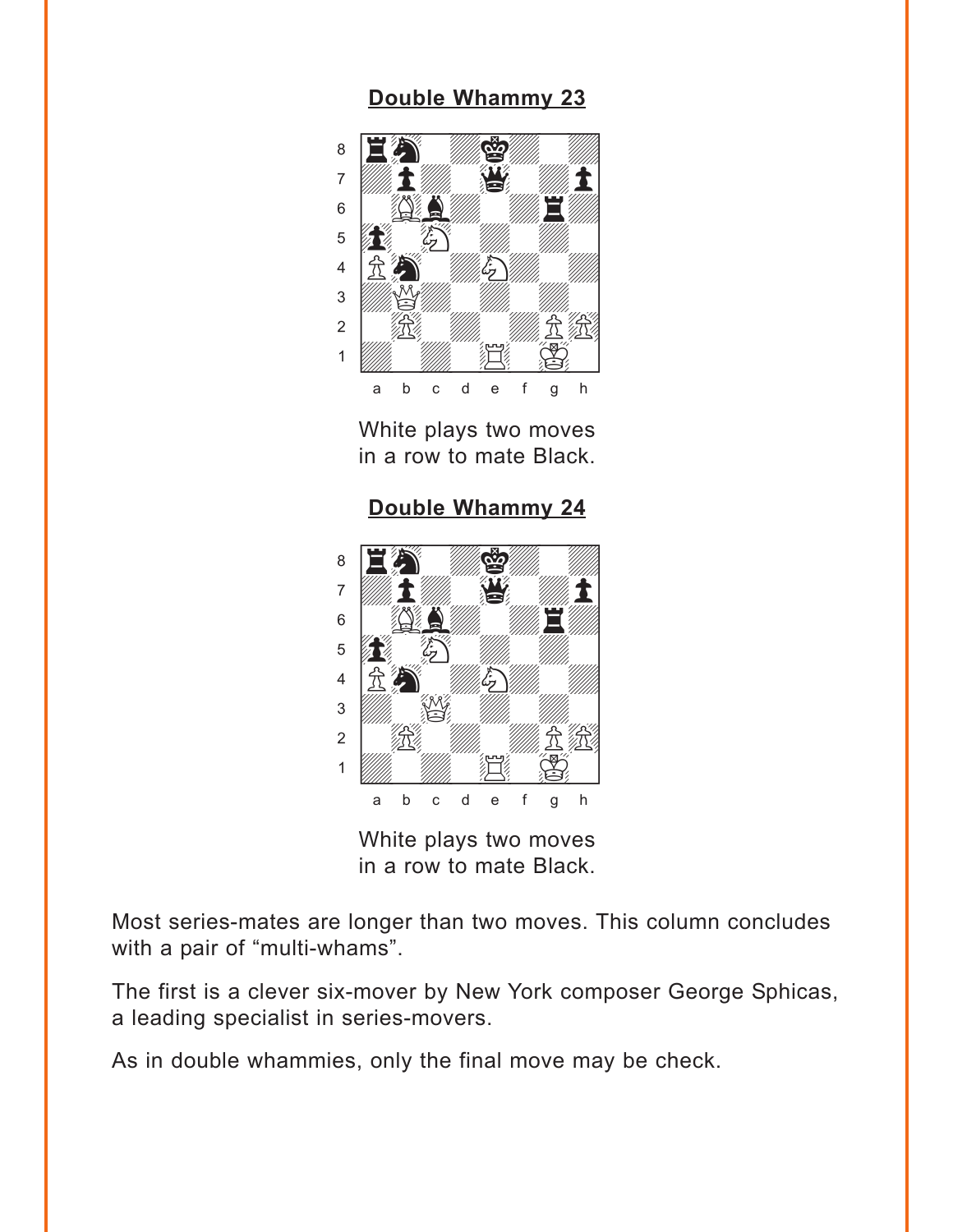## **[Multi-Wham 06](#page-10-0)**

<span id="page-5-0"></span>

Series-mate in 6

White plays six moves in a row to mate Black. The first five moves may not be check.

The final problem is a challenging seventeen-mover. Can you envision the mating pattern?



**[Multi-Wham 07](#page-11-0)**

Series-mate in 17

White plays seventeen moves in a row to mate Black.The first sixteen moves may not be check.

Good news, friends. There's still plenty of time to enter the *Chess Cafe Puzzlers Cup*. Compose your own puzzles and win prizes! Check it out.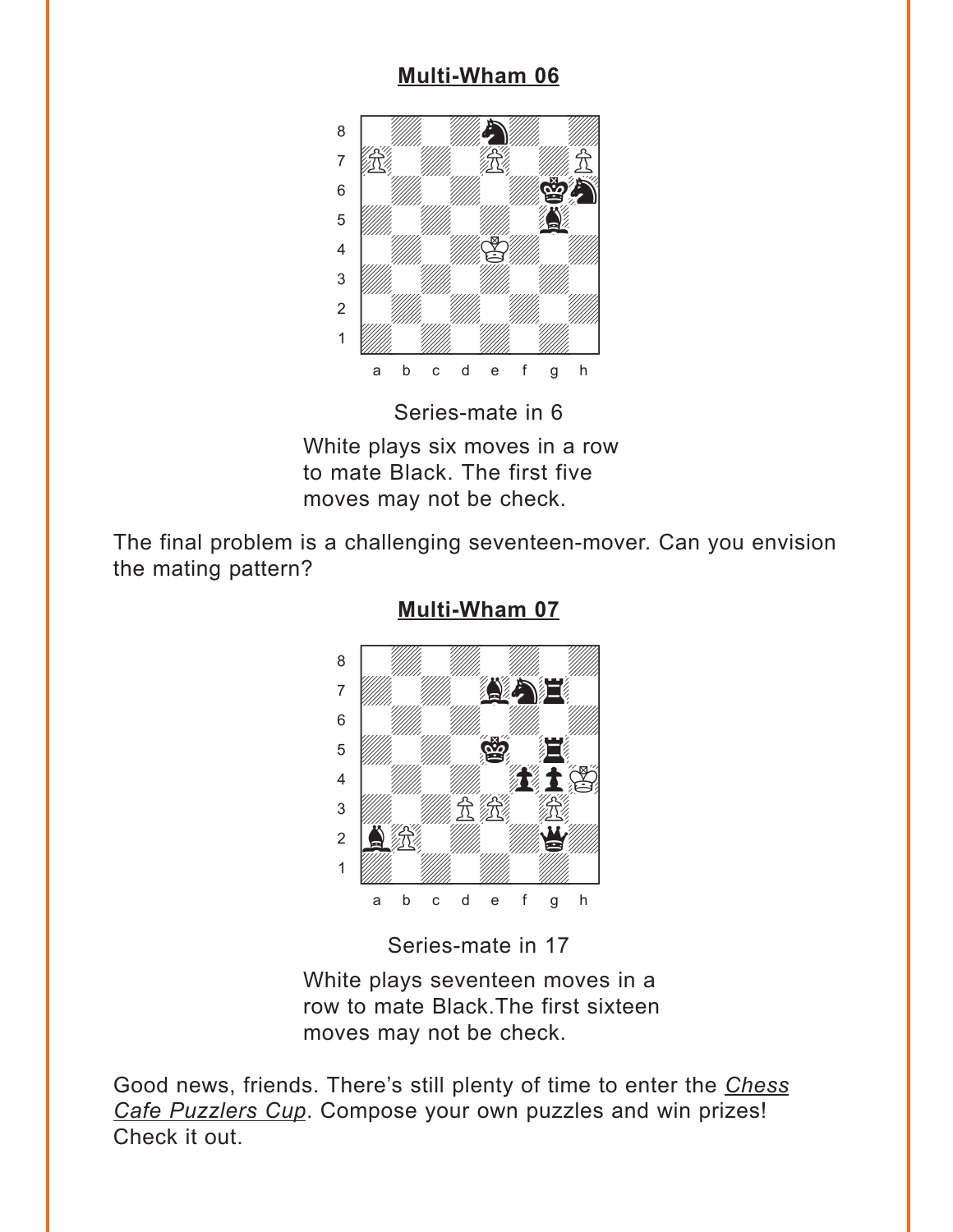# <span id="page-6-0"></span>**SOLUTIONS**

All double whammies by J. Coakley. 19 and 20 are from *Scholar's Mate 106* (2011). The others are *ChessCafe.com* originals (2013).

*PDF hyperlinks*. You can advance to the solution of any puzzle by clicking on the underlined title above the diagram. To return to the puzzle, click on the title above the solution diagram.



## **[Double Whammy 17](#page-0-0)**

Slam, bam!



The knight uncovers a pin and covers d7. 2. Qg8#

Here's a bonus puzzle. It's the same position except the white queen is on d3.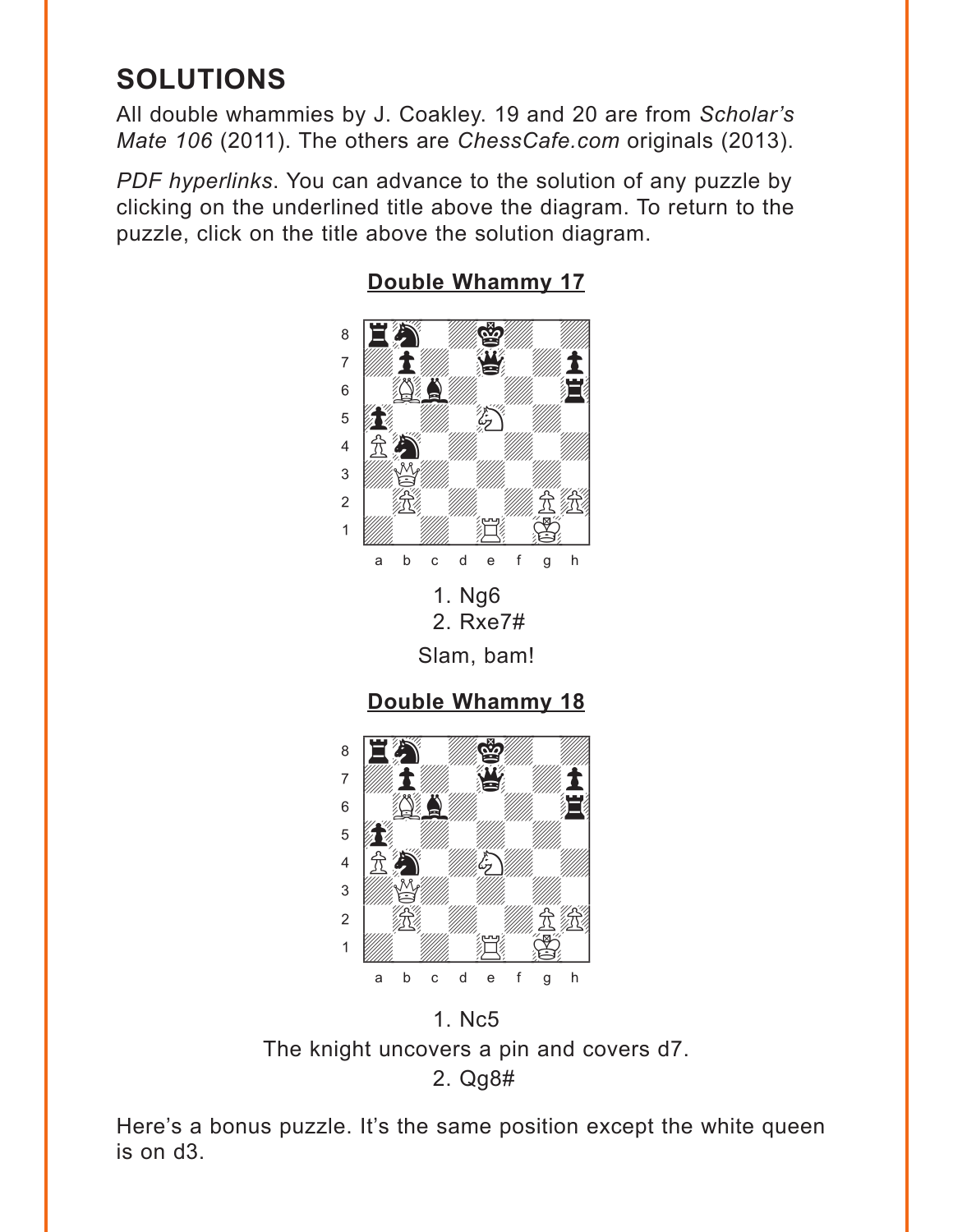### **Double Whammy 18b**

<span id="page-7-0"></span>

The double whammies in this column are *approximate twins*. Only one or two things change in each diagram. Counting 18b, we have nine siblings, making a set of *nonuplets*. How often do you hear that word?!

*Puzzling Sidenote.* There are two known instances of human nonuplets. None of the babies survived. However, there is set of octuplets, born in 2009, who are all four years old now. That's a lot of diapers.

Solution to *double whammy 18b*: 1.Ng5 2.Qd8#



### **[Double Whammy 19](#page-2-0)**

The knights do the moving, but all five white pieces take part in the mating.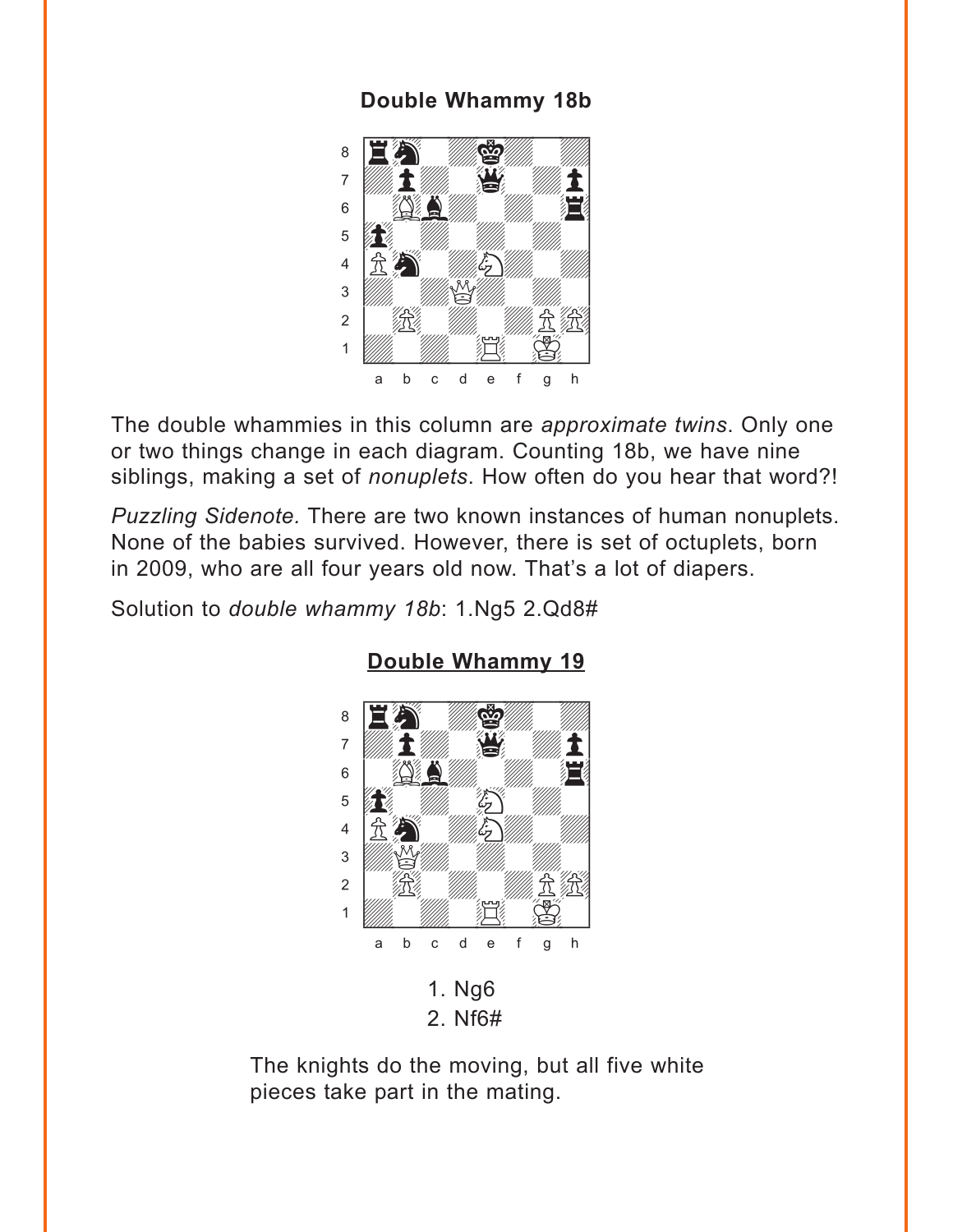<span id="page-8-0"></span>

1. Qe6 The white queen pins her counterpart. 2. Rd8#

**[Double Whammy 21](#page-3-0)**



The same pin as before, but this time a knight takes care of business.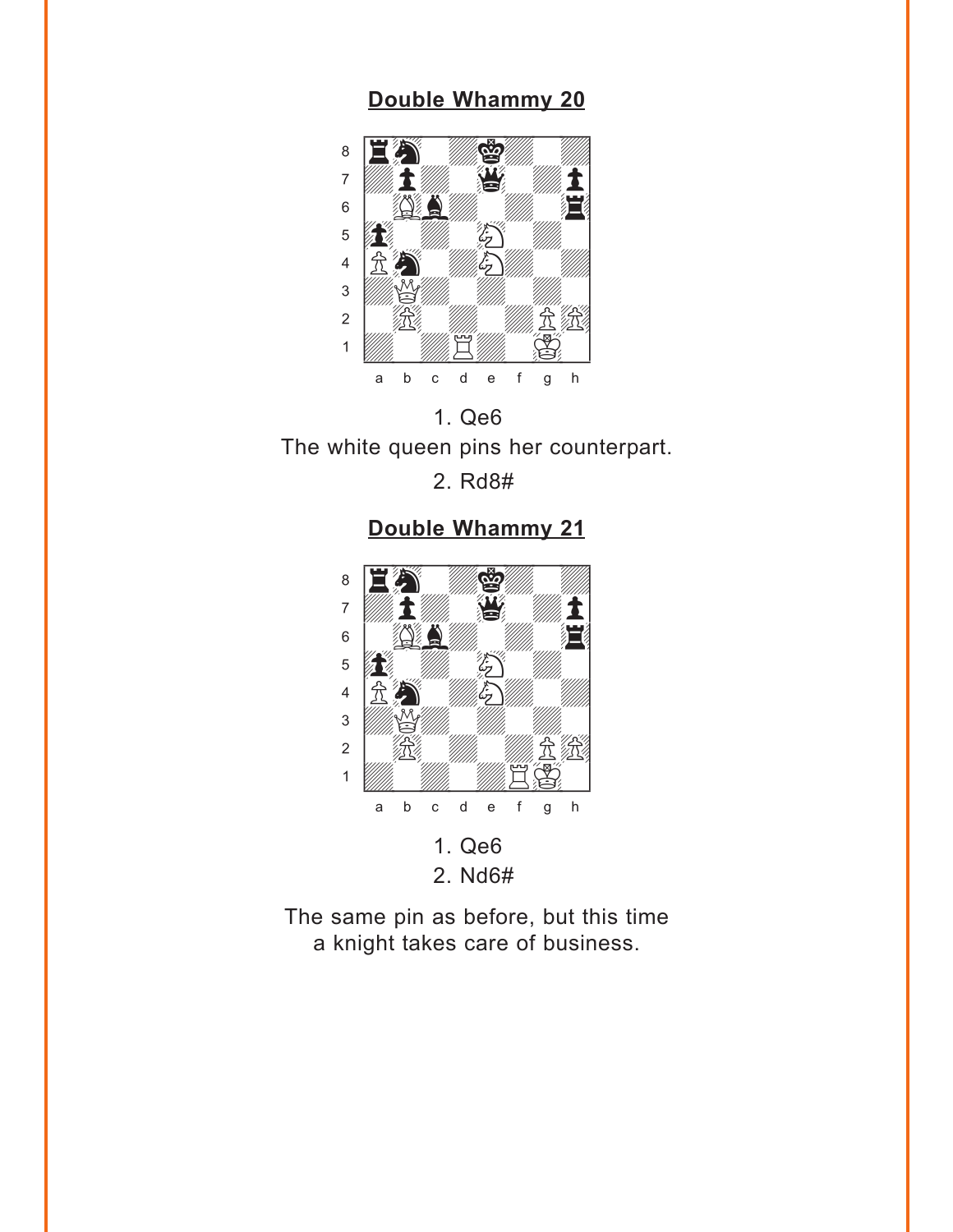<span id="page-9-0"></span>

1. Rf7 The rook obstructs the 7th rank. 2. Ng7# The knight destructs the king.

**[Double Whammy 23](#page-4-0)**



The black rook on g6 prevents 2.Qg8#.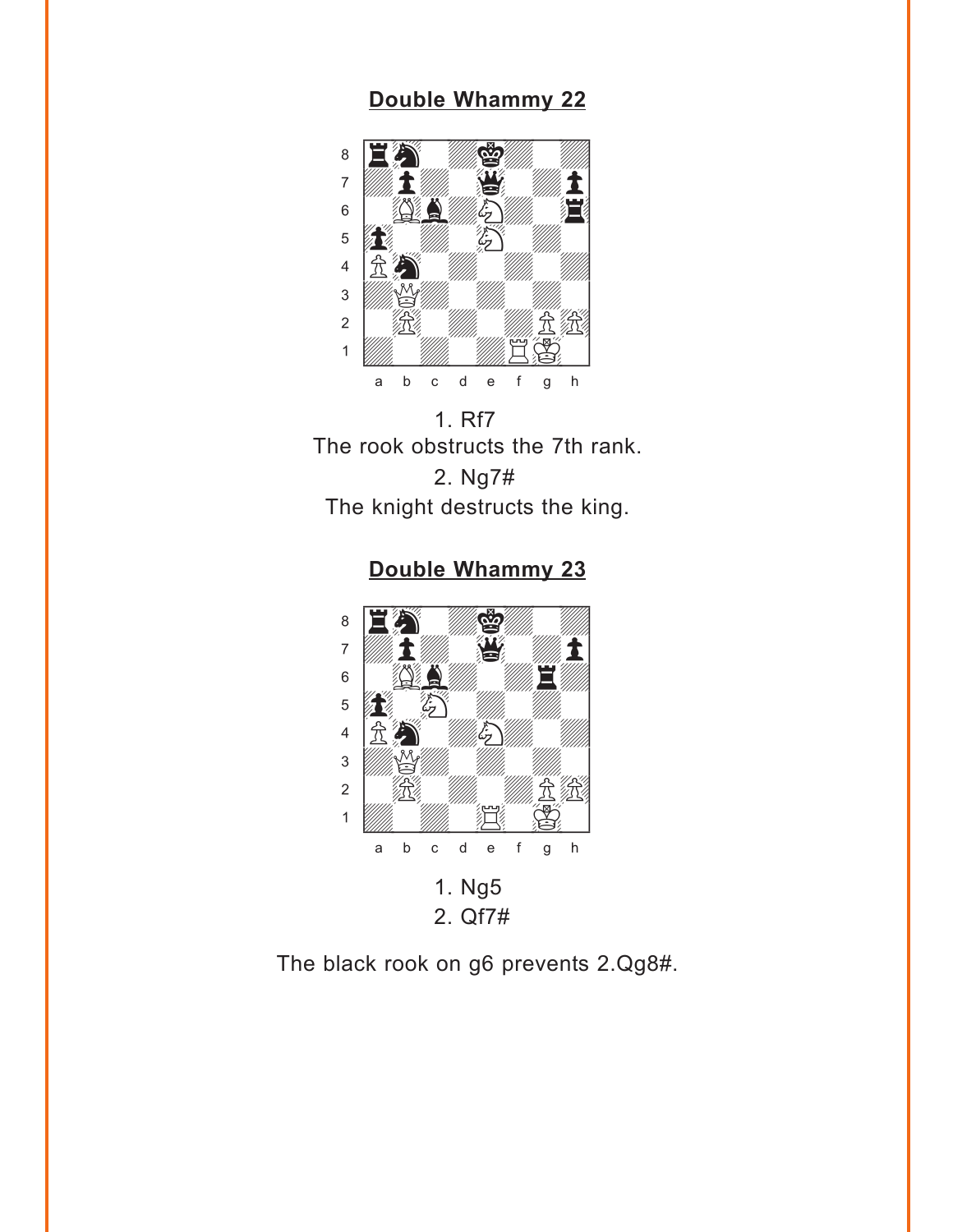<span id="page-10-0"></span>

1. Qf6 The queen covers f8 and obstructs the 6th rank. 2. Nd6#

> The knight gives mate, assisted by a discovered pin from the rook on e1.

> > **[Multi-wham 06](#page-5-0)** series-mate in 6 George P. Sphicas 1994 *Ideal-Mate Review 52* with the sum of the sum of the sum of the sum of the sum of the sum of the sum of the sum of the sum of the sum of the sum of the sum of the sum of the sum of the sum of the sum of the sum of the sum of the sum of the sum



- 1. a8=N Queen promotions on a8 or h8 only mate in seven.
- 2. Nc7
- 3. Nxe8
- 4. Nf6
- 5. e8=N
- 6. h8=N# The rare and revered *three horsepower* mate.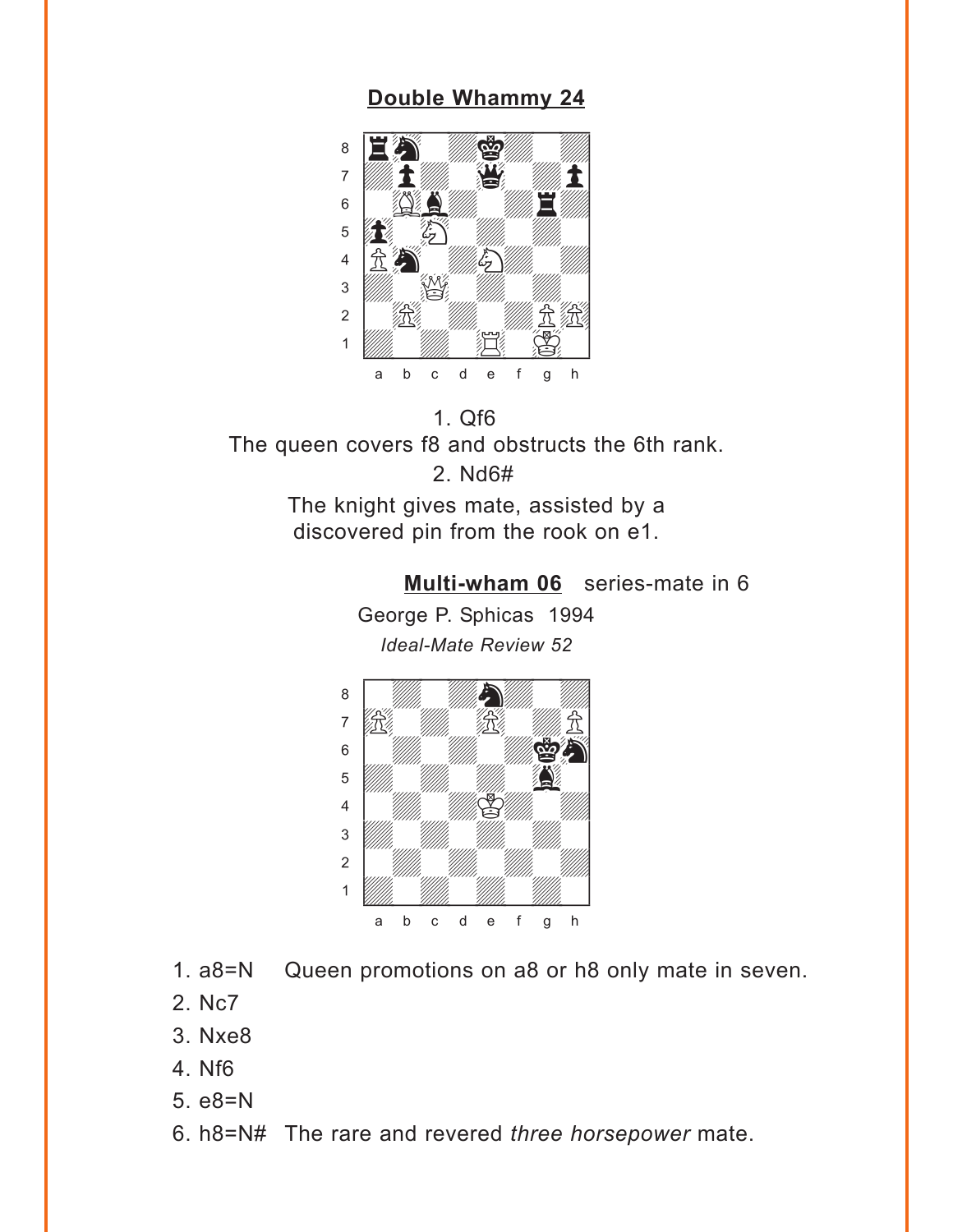<span id="page-11-0"></span>

**[Multi-wham 07](#page-5-0)** series-mate in 17 J. Coakley 2013 *ChessCafe.com*



- 1. b4
- 2. b5
- 3. b6
- 4. b7
- 5. b8=R! Rooking the pawn is the key to success. Promoting to a knight takes one turn longer. There are many move orders, but all end with the same mating position. For example, 5.b8=N 6.Na6 7.Nc7 8.Ne6 9.Nxg7 10.Ne6 11.Nxg5 12.Kh5 13.Kg6 14.Ne6 15.Kxf7 16.Kxe7 17.e4 18.gxf4#.
- 6. Rg8 With its next three moves, the rook eliminates two defenders of g5 and blocks the protection of a third.
- 7. Rxg7
- 8. Rxf7
- 9. Rf6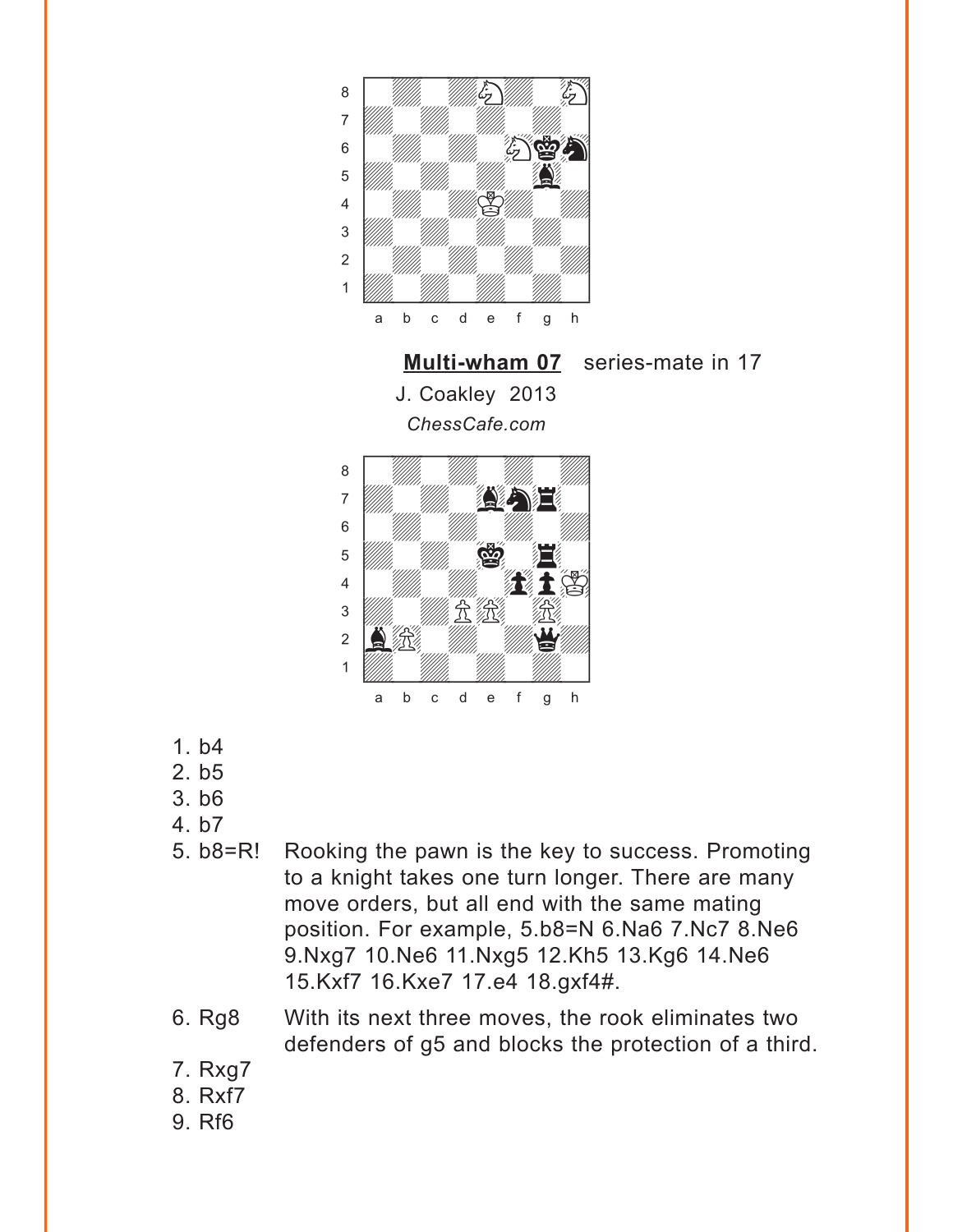

- 10. Kxg5
- 11. Kg6 The king is heading for e7.
- 12. Rxf4
- 13. Rc4 The rook blocks the bishop on a2 to clear the king's path through f7.



- 14. Kf7
- 15. Kxe7 Now that the king is in position, the rook delivers the *coup de grâce*.
- 16. Rxg4
- 17. Rg5#